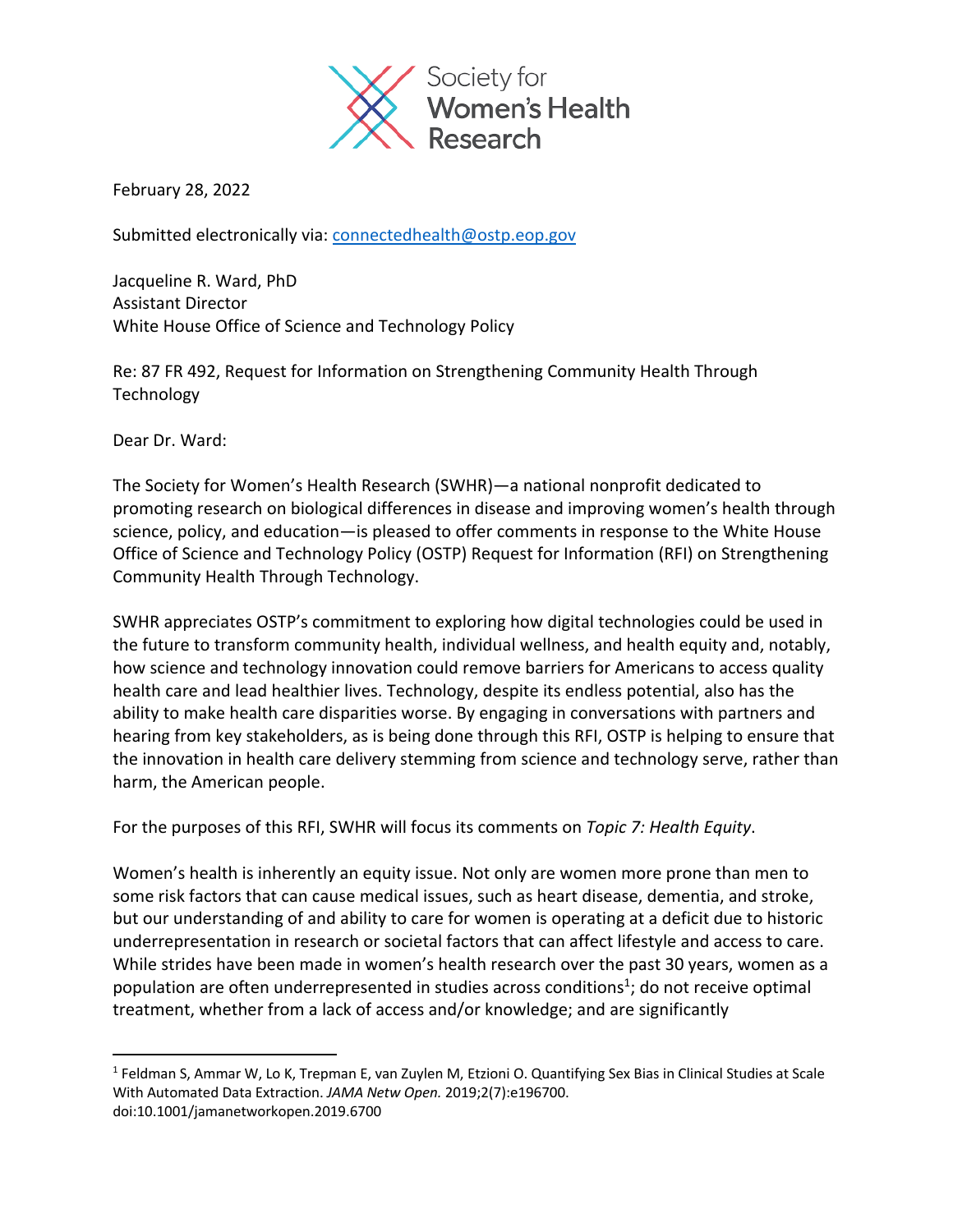SWHR February 28, 2022 Page 2 of 5

underrepresented in science, technology, education, engineering and math (STEM) workforce, making up only 28% of it.<sup>2</sup> These deficiencies in representation create challenges for identifying the root causes of disparities as well as the optimal ways to address them, resulting in the potential exacerbation of already existing disparities amongst subpopulations of women.

Healthy People 2030 defines health equity as "the attainment of the highest level of health for all people."<sup>3</sup> SWHR's vision is to make women's health mainstream. Below, we outline areas for OSTP to consider as part of explores how to reduce health disparities and achieve health equity through health technology:

• **System cross-communication and interoperability**. As we increasingly look to digital technologies, whether mobile applications, telehealth services, or artificial intelligence, and build out innovative digital technology platforms within the U.S. health care system, their maximum potential will hinge on these systems and technologies being interoperable.

The Healthcare Information and Management Systems Society (HIMSS) defines health information interoperability as "the ability of different information systems, devices, and applications to access, exchange, integrate, and cooperatively use data in a coordinated manner, within and across organizational, regional, and national boundaries, to provide timely and seamless portability of information and optimize the health of individuals…"4 This type of system provides clinicians with an individual's complete health story, including their preferences and other determinates of health that can inform their care. As HIMSS states, through this system, "Clinicians can better inform care and decision making, patients can become active participants in their care plans, and health IT developers and implementers can leverage evidence to create and adopt systems that support clinical processes and improve care delivery." Taken together, these elements are foundational to our greater shift of providing value-based care, driving down cost and improving patient care and outcomes, and are essential for maximizing the potential of health technology.

• **Records across the lifespan**. SWHR would encourage OSTP to consider how new platforms and technologies, when integrated into the health care system, could be utilized to capture health data across the individual's lifespan.

https://health.gov/our-work/national-health-initiatives/healthy-people/healthy-people-2030/questionsanswers#:~:text=Healthy%20People%20defines%20health%20equity,of%20health%20for%20all%20people. Accessed 23 Feb 2022.

<sup>&</sup>lt;sup>2</sup> The STEM Gap: Women and Girls in Science, Technology, Engineering and Mathematics, AAUW. https://www.aauw.org/resources/research/the-stem-gap/. Accessed 23 Feb 2022.<br><sup>3</sup> Healthy People 2030 Questions & Answers, U.S. Department of Health and Human Services.

<sup>4</sup> Interoperability in Healthcare, HIMSS. https://www.himss.org/resources/interoperability-healthcare. Accessed 24 Feb 2022.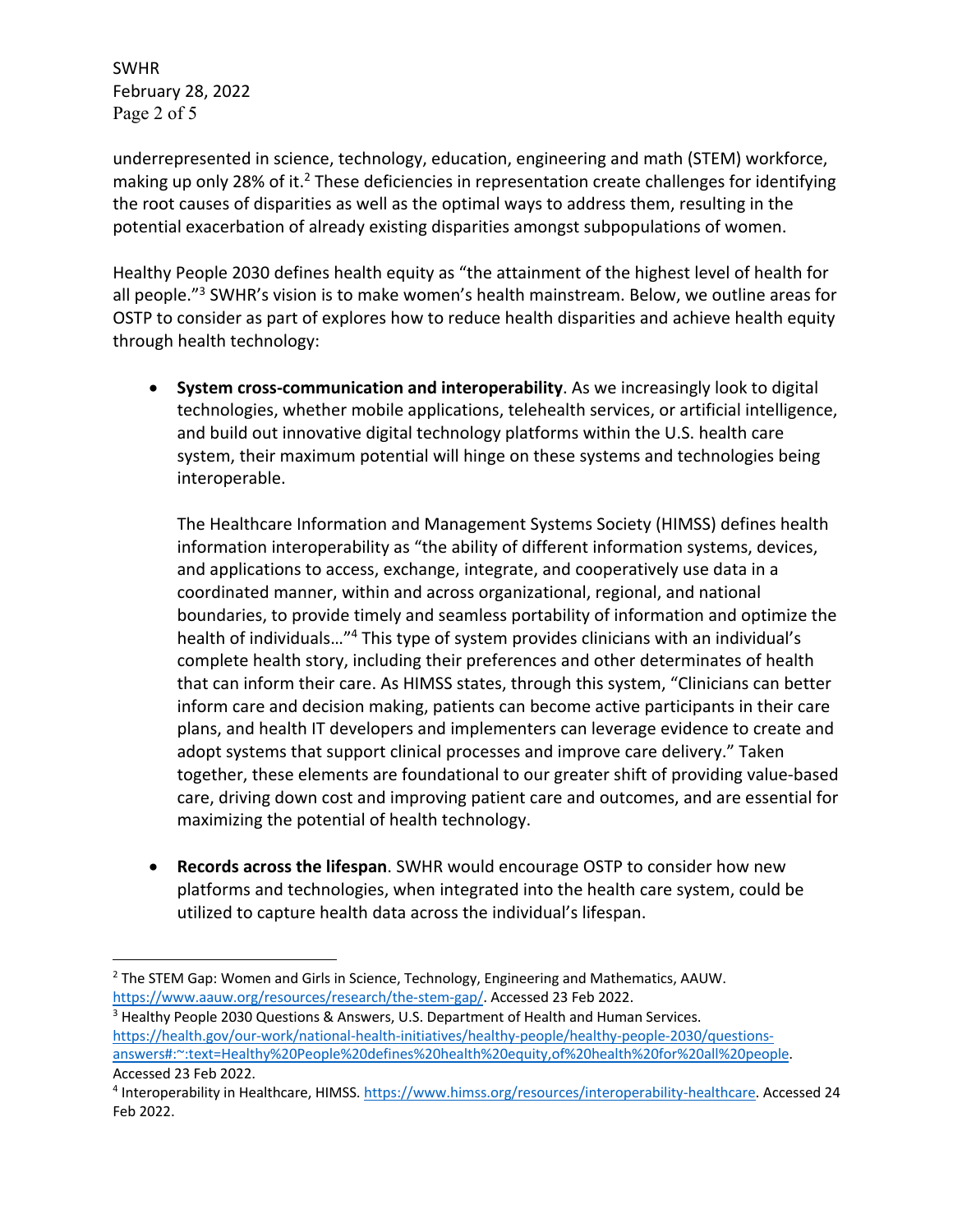SWHR February 28, 2022 Page 3 of 5

> Discussions about women's health are often focused on reproductive years; yet, women live over half of their lives in the pre- or post-reproductive life stages (the reproductive stage of a woman's life lasts, on average, about 36 years,<sup>5</sup> whereas the average life expectancy for women in the United States is closer to 80 years<sup>6</sup>). The reproductive years in a woman's life are critical, but too often, a woman's health at that point in time is viewed predominately through that lens. Prenatal records and information should not be only accessible during that period of time in a woman's life—just as her records from before pregnancy should be accessible to better inform her prenatal, postpartum, and later life care.

All health care records are critical to providing quality health care; the ability to share and access this information is necessary for having a complete and accurate picture of an individual's health. Harmonizing these longitudinal records across platforms could be transformative for coordinating care, improving patient care safety, and providing greater insight into a woman's health.

- **Standardized data points**. In order to access data and evidence that can inform decision-making in health and health care, providers, policymakers, and researchers need access to high-quality databases—and, notably, databases that seamlessly integrate with one another. Achieving that level of data collection will require standardized methods for collection, including format, as well as standardized and comprehensive data points that will allow for intersectional analysis between variables so that distinctive health and social issues and their intersectional impacts can be identified and addressed appropriately. From sex and gender identity to race, ethnicity, geographic location, and other key measures, having access to reliable data that is high-quality, timely, and able to be disaggregated for tracking and analysis is essential for improving health outcomes.
- **Incorporating key perspectives and considerations to optimize technology.** SWHR believes that a ground-up approach that incorporates real-world, lived experiences of patients and their caregivers, will be important to consider in our nation's digital transformation.

*Inclusion of lived experiences and patient and caregiver perspectives for digital health development*. In order to maximize their potential, health technologies need to be developed in a way that ensures their data will be collected reliably, appropriately, and

```
Statistics Rapid Release, National Vital Statistics System. February 2021. 
https://www.cdc.gov/nchs/data/vsrr/VSRR10-508.pdf. Accessed 24 Feb 2022.
```
<sup>&</sup>lt;sup>5</sup> Ley S, Li Y, Tobias D, Manson J, Rosner B, Hu F, and Rexrode K. Duration of Reproductive Life Span, Age at Menarche, and Age at Menopause are Associated with Risk of Cardiovascular Disease in Women. *Jour of the Amer Heart Assoc.* 2017;6:e006713. https://doi.org/10.1161/JAHA.117.006713.<br><sup>6</sup> Arias E, Tejada-Vera B, Ahmad F. Provisional Life Expectancy Estimates for January through June, 2020. Vital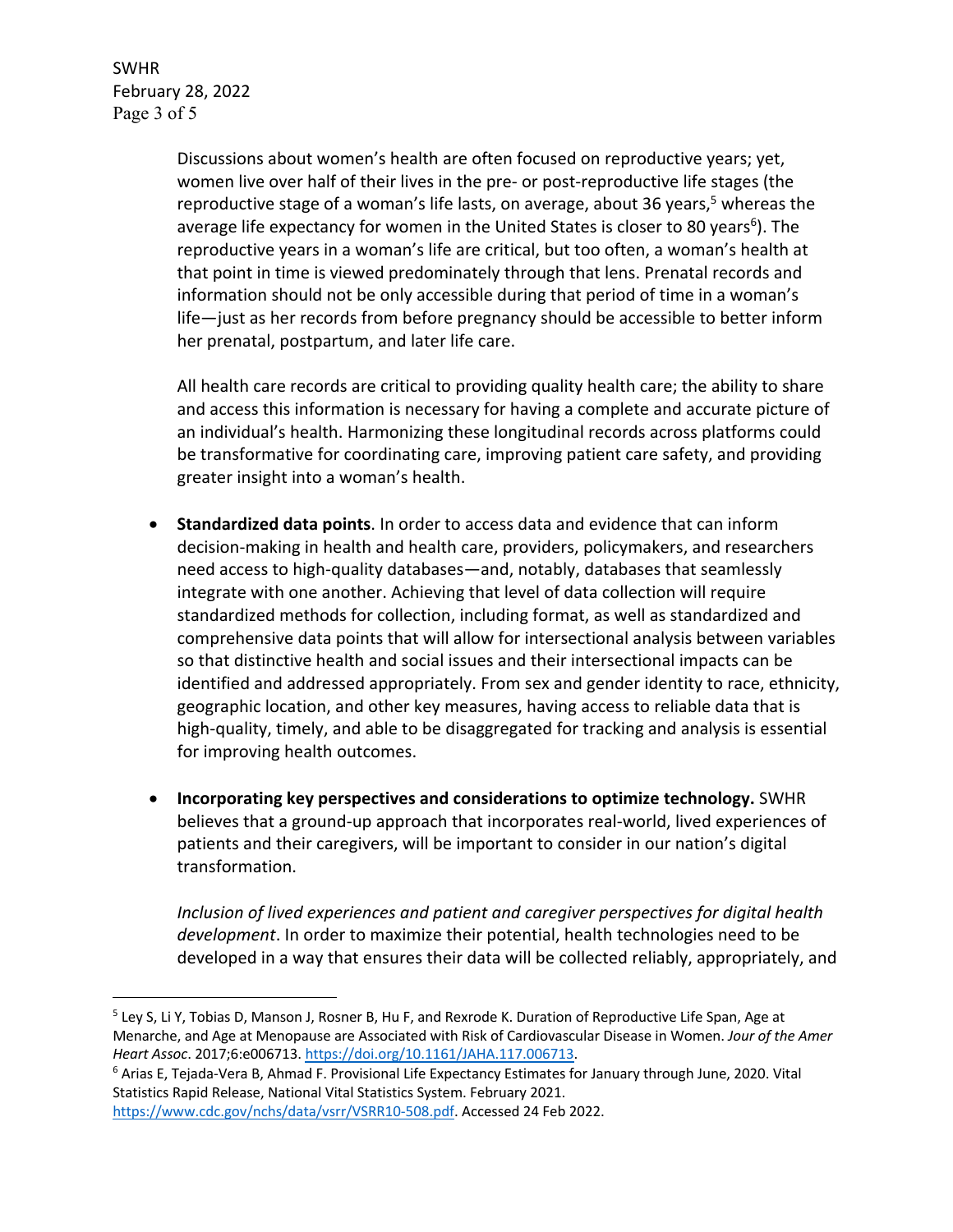SWHR February 28, 2022 Page 4 of 5

> efficiently and that the technologies themselves can be seamlessly integrated into current practices and systems. This can all be informed by involving the perspectives of those who will use and benefit most from them, including individual patients, specifically those who experience the worst health outcomes as a result of structural inequities, as well as their caregivers.

Beyond the patients and caregivers themselves, there are several stakeholders whose voices would be beneficial throughout the development and implementation process. These include health care delivery, coverage, and patient advocacy organizations, as well as representatives from the research and regulatory sectors. Their insights will be valuable for improving the integrity of the data in addition to enhancing the interoperability and connection between systems across the U.S. health care landscape.

*Meeting people where they are.* As referenced above, utilizing new technologies to the best of our ability will rely on the involvement of those who will use and benefit from the platform. As part of that effort, it will be important to understand how individual patients and their caregivers are currently getting access to their health information and sharing it with their health care providers. Better understanding how a diversity of patients manage and navigate their care could provide critical insight into which digital technologies to pursue and which aspects of those technologies could succeed or fail, depending on an individual's unique circumstances.

• **Policy alignment**. Federal policies and regulations related to digital health continue to evolve to reflect the digitization and modernization of health care delivery. Yet, there are still barriers—spanning technical, motivational, economic, political, legal, and ethical barriers<sup>7</sup>—that are potentially hindering data sharing and interoperability. In addition, for most types of data, there are not universal frameworks or guidelines for data sharing or for the application of universal data standards.

In a health care system that is bound to become increasingly reliant on data sharing and interoperability, it will be important for policymakers to understand the current barriers that are in place and change laws, regulations, and policies, where necessary, to stimulate and incentivize interoperable and interconnected systems while still protecting the privacy and autonomy of patients.

• **State and federal investment in digital technologies**. Finally, our pivot into digital technologies in health care will require greater investment in these technologies by

<sup>•</sup>

<sup>7</sup> van Panhuis, W.G., Paul, P., Emerson, C. *et al.* A systematic review of barriers to data sharing in public health. *BMC Public Health* 14**,** 1144 (2014). https://doi.org/10.1186/1471-2458-14-1144